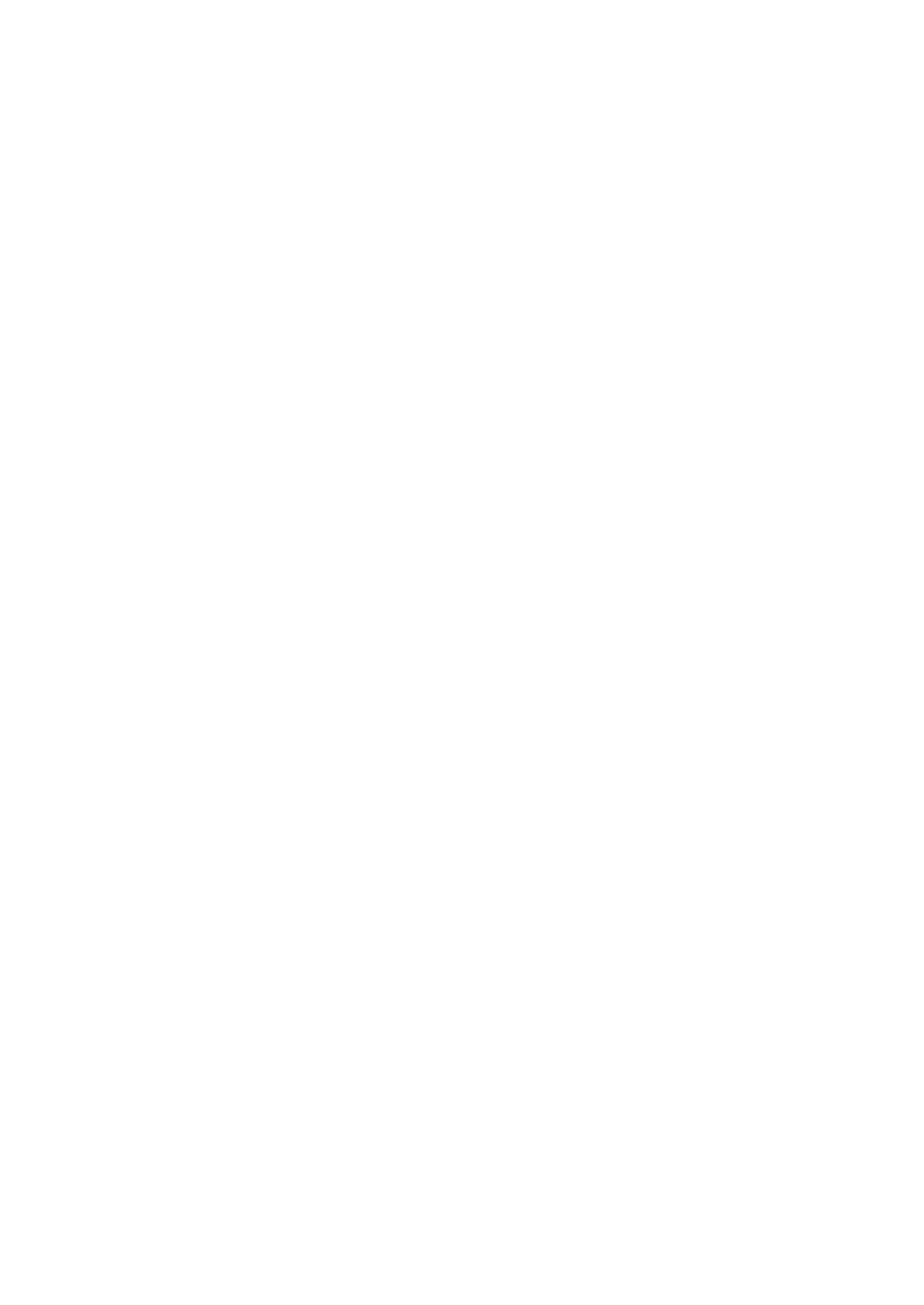# **Revisiting Global Governance**

Dr. Soumya Kanti Ghosh Chief Economic Advisor State Bank of India



#### **Why global governance is important**

- □ With growing integration of economies, crisis in one country is relevant to one region or world as a whole
- Increasing integration results in more crossborder activity, international trade, cross-border banking and financial flows that may be source of financial instability, threat to national security etc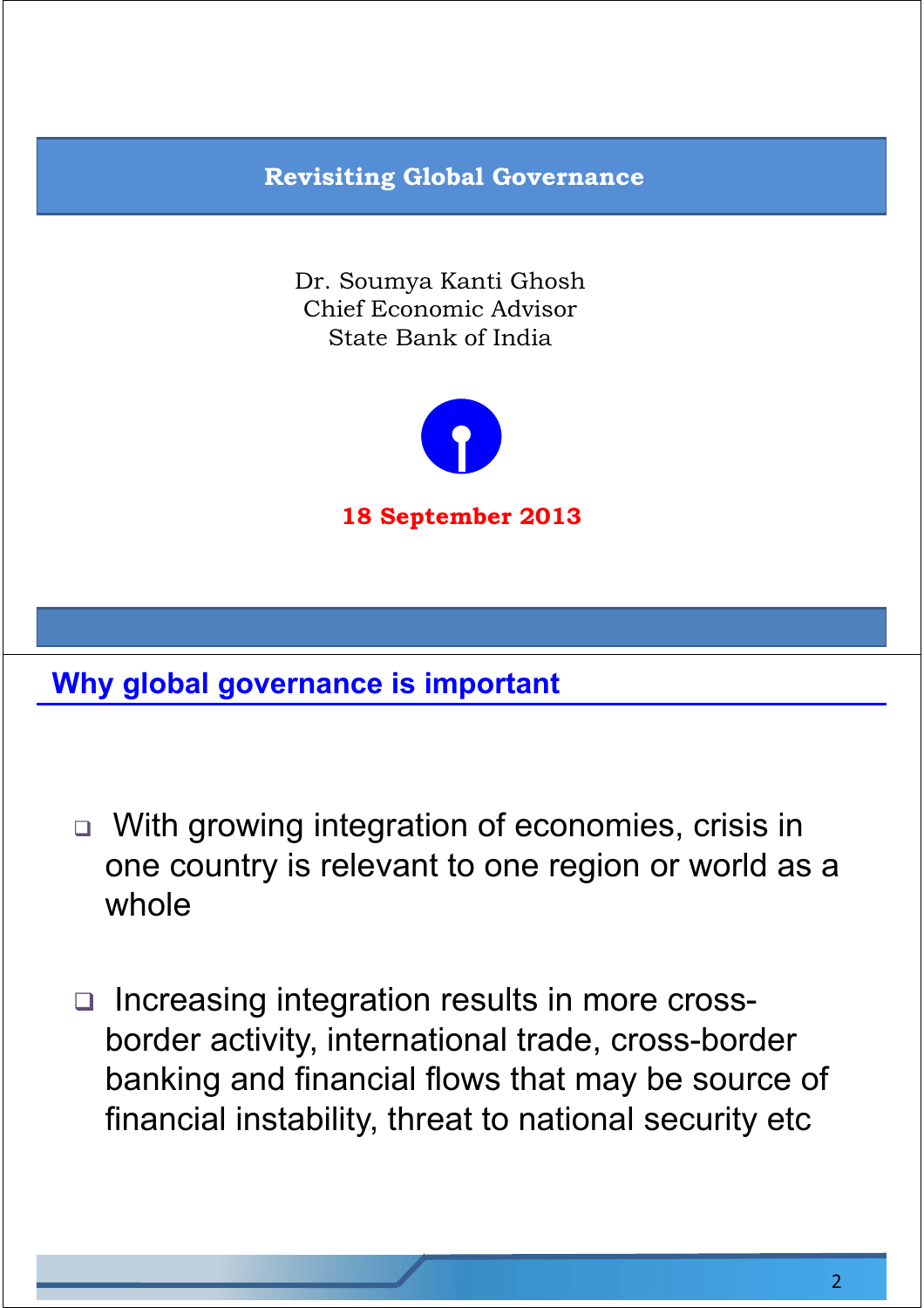#### **Main players in todays global financial system**

- Main players include: Governments and Central banks of countries and multilateral institutions like World Bank (WB) and International Monetary Fund (IMF)
- Among the multilateral institutions IMF works for international monetary and financial stability
- IMF executive board works with International Monetary and Financial Committee (IMFC) and Development Committee (DC) on various issues relation to global financial system
- □ Till 1990 G-7 set the IMFC and DC agenda
- After 1999, deliberations in IMFC and DC have been influenced by G-20

#### **Issues in global governance - our focus**

#### **Quota system of IMF may not reflect ground reality**

- If GDP PPP is used in quota calculation formula many EME will gain enormously
- $\bullet$  IF GDP PPP is used the top 10 countries will include  $-$  US, China, Japan, India, Germany, Russia, UK, France, Brazil and Italy
- International financial reforms and governance must address this aspect lopsided tilt towards industrialized countries

#### **Risk Governance**

 **Only aspect on which there is some agreement/understanding is on Basel regulations**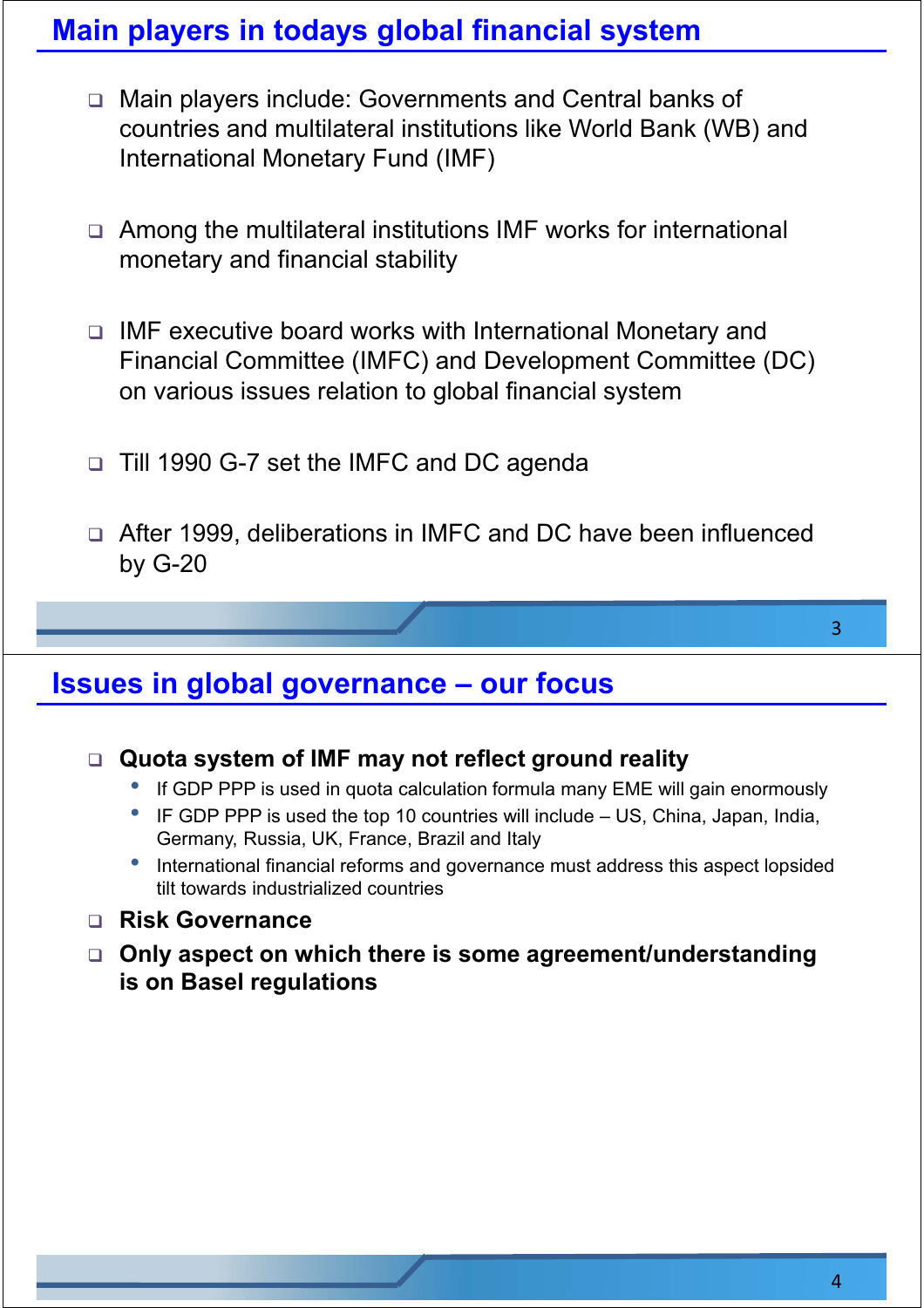### **Relative strength within the G-20 nations**

#### **Quota and voting share within IMF**

| <b>Economy</b>           | Total IMF Quota (%) | Voting Share (%) |
|--------------------------|---------------------|------------------|
| Industrialized           | 60.52               | 57.88            |
| Emerging market          | 19.78               | 19.01            |
| Source: Vasudevan (2012) |                     |                  |

□ Voting power in IMF Executive Board is exercised by Executive **Directors** 

- $\Box$  Executive directors representing the industrialized economies represent 58.42% of the total voting rights
- □ After the formation of EU there are more than one executive directors to represent EU countries

#### **Reforms in global governance**

- □ Reforms in global financial system have centered around the IMF in post crisis period
- □ Reform in IMF was discussed in London Summit in April 2009 and in Pittsburg in September 2009
- □ 14th General Review of Quota did not meet the expectations of EME in November 2010
- □ Industrialized economies lost 2.8% of combined quota from 60.5% in Apr 2008 to 57.7% in 2010
	- Gainers: US, Japan, Spain and Italy
	- India gain 0.31%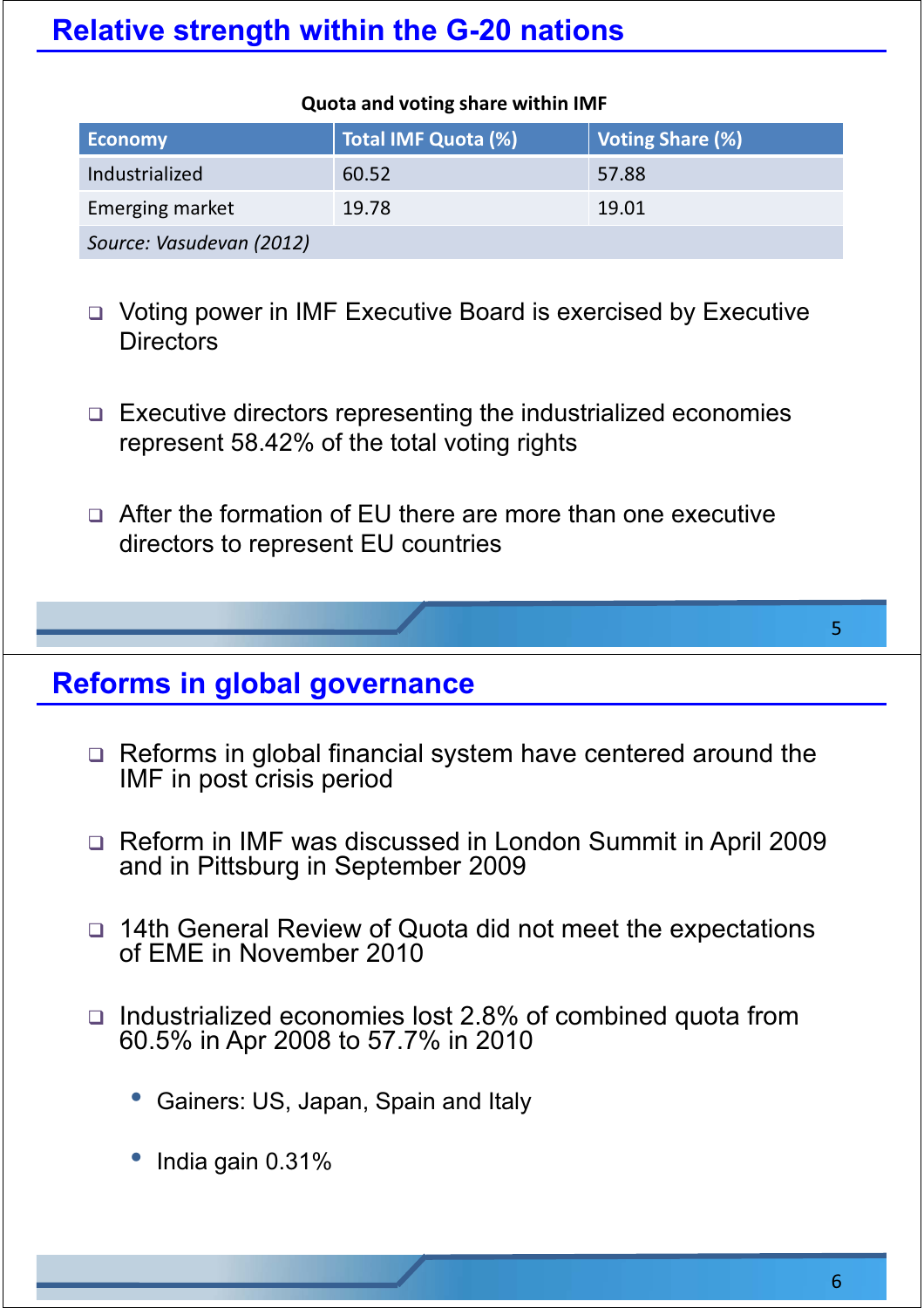#### **Quota system of IMF may not reflect ground reality**

- If GDP PPP is used in quota calculation formula many EME will gain enormously
- $\bullet$  IF GDP PPP is used the top 10 countries will include  $-$  US, China, Japan, India, Germany, Russia, UK, France, Brazil and Italy
- International financial reforms and governance must address this aspect lopsided tilt towards industrialized countries

#### **Other issues which need attention but no deliberations**

- Monetary regulation
- Regulation of trade and investment in financial services
- Cross border activity
- Co-ordination of national financial regulation
- Coordinate taxation of financial transaction
- Arrangement for sovereign debt problem
- Cross border bankruptcy
- Regulations on international money laundering

#### **Only aspect on which there is some agreement/understanding is on Basel regulations**

#### **An illustration of Effective Risk Governance**

An effective ERM framework can provide reasonable assurance that the organization's strategic objectives can be achieved. Building an effective framework requires a number of interrelated components including:

| $\checkmark$ A strong risk governance structure    | $\checkmark$ Clear risk prioritisation and         |
|----------------------------------------------------|----------------------------------------------------|
| $\checkmark$ A clearly articulated risk appetite   | coordination                                       |
| $\checkmark$ A clear risk strategy aligned with    | $\checkmark$ Clear line of responsibility and      |
| strategic objectives and key value                 | accountability                                     |
| drivers                                            | $\checkmark$ A strong compliance focus             |
| $\checkmark$ A strong risk management culture and  | $\checkmark$ Continuous risk monitoring and review |
| capability                                         | Efficient and effective processes, with            |
| $\checkmark$ Ongoing review of the risk framework, | appropriate tools and technology                   |
| tolerances, and settings                           | $\checkmark$ A commitment to continuous            |
| $\checkmark$ A common risk language and criteria   | improvement, training and learning                 |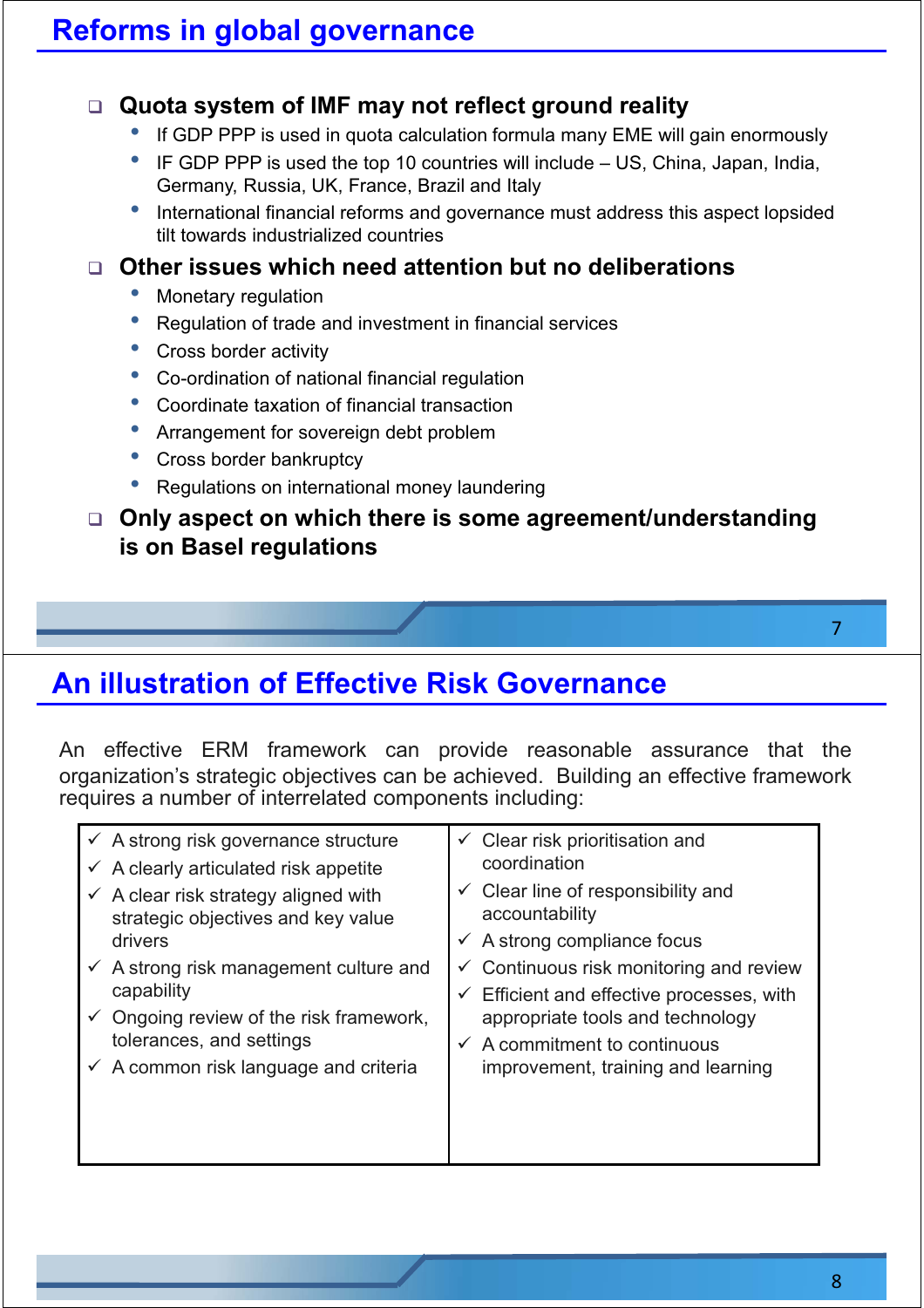## **Chronology of financial crises date back to 19291/2**

| <b>Risk category</b>                                             | Year | <b>Crisis</b>                                   | Country of origin | Industry                                                                              | $Im$ pact <sup>1</sup>      |
|------------------------------------------------------------------|------|-------------------------------------------------|-------------------|---------------------------------------------------------------------------------------|-----------------------------|
| <b>Credit Risk</b>                                               | 1929 | <b>Banking Crisis</b>                           | <b>USA</b>        | <b>Financial Services-Banks</b>                                                       | \$50 bn                     |
| <b>Credit Risk</b>                                               | 1974 | <b>Bank Herstatt failure</b>                    | Germany           | <b>Financial Services-Banks</b>                                                       | \$1.5 <sub>bn</sub>         |
| <b>Credit Risk</b>                                               | 1978 | <b>Banking Crisis</b>                           | Spain             | <b>Financial Services-Banks</b>                                                       | 50 banks<br>impacted        |
| <b>Market Risk</b>                                               | 1984 | Savings & Loan Crisis                           | <b>USA</b>        | <b>Financial Services-Banks</b>                                                       | \$160 bn                    |
| <b>Credit Risk</b>                                               | 1988 | <b>Banking Crisis</b>                           | Norway            | <b>Financial Services-Banks</b>                                                       | 193 banks<br>impacted       |
| <b>Credit Risk</b>                                               | 1991 | <b>Banking Crisis</b>                           | Sweden            | <b>Financial Services-Banks</b>                                                       | \$9.4 <sub>bn</sub>         |
| <b>Credit Risk</b>                                               | 1991 | <b>Banking Crisis</b>                           | Japan             | <b>Financial Services-Banks</b>                                                       | $$0.5$ <sub>bn</sub>        |
| <b>Market Risk</b>                                               | 1994 | <b>Orange County-Interest</b><br>Rate           | <b>USA</b>        | <b>Municipal Institution</b>                                                          | \$1.6 <sub>bn</sub>         |
| <b>Market Risk</b>                                               | 1998 | <b>Long Term Capital</b><br>Management          | <b>USA</b>        | <b>Financial Services-Hedge Funds</b>                                                 | \$3.5 bn                    |
| <b>Operational Risk</b>                                          | 1999 | <b>Prudential - Class</b><br><b>Action Suit</b> | <b>USA</b>        | <b>Financial Services-Insurance</b>                                                   | \$2 <sub>bn</sub>           |
| <b>Market Risk</b>                                               | 2000 | <b>Equitable Life</b>                           | <b>UK</b>         | <b>Financial Services-Insurance</b>                                                   | \$3.5 bn                    |
| <b>Operational Risk</b>                                          | 2001 | Enron & WorldCom-<br>Accounting                 | <b>USA</b>        | Manufacturing                                                                         | \$60 bn                     |
| <b>Operational Risk</b>                                          | 2001 | <b>Swiss RE-External</b><br>events              | <b>USA</b>        | <b>Financial Services-Insurance</b>                                                   | $$3.5$ bn                   |
| <b>Operational Risk</b>                                          | 2004 | Choice Point-Data Theft                         | <b>USA</b>        | Data Brokerage                                                                        | 1.1 lakh people<br>affected |
| <b>Operational Risk</b>                                          | 2005 | AIG-Accounting                                  | <b>USA</b>        | <b>Financial Services-Insurance</b>                                                   | \$1.6bn                     |
| <b>Operational Risk</b>                                          | 2005 | Citigroup - AML violations                      | <b>USA</b>        | <b>Financial Services-Banks</b>                                                       | <b>NA</b>                   |
| <b>Credit Risk</b><br>Source: Collated from several other source | 2008 | <b>Credit Crisis</b>                            | <b>USA</b>        | <b>Financial Services-Banks,</b><br>Insurance, Hedge Funds,<br><b>Investment Bank</b> | \$15000 bn<br>コ             |

## **Financial Crisis (Sep'2008 onwards): Key Learnings 1/2**

|                                                                    | <b>Key Findings</b>                                                                 | <b>Key Learnings</b>                                                                                                                                                                                                   |
|--------------------------------------------------------------------|-------------------------------------------------------------------------------------|------------------------------------------------------------------------------------------------------------------------------------------------------------------------------------------------------------------------|
| <b>Risk</b><br>Governance                                          | Risk management systems were informal                                               | Board must establish & oversee the risk<br>$\bullet$<br>management structure<br>Internal control framework should be structured,<br>$\bullet$<br>formal, risk-based, and working effectively                           |
|                                                                    | Boards did not understand their risk profile                                        | Defined risk appetite<br>٠<br>Regular meetings of risk committees<br>Risk management functions have adequate stature<br>Regular actions & follow-up                                                                    |
|                                                                    | Strategies delinked from risks                                                      | Alignment of corporate strategy with risk appetite<br>and the internal risk management structure<br>Risk management framework / structure should<br>$\bullet$<br>effectively with ample 'Risk Dialoque"                |
| Remuneration<br>and Alignment<br>of Incentive<br><b>Structures</b> | Large variance between chief executive and non-<br>executive compensation policies  | Remuneration must be established through an<br>explicit/ transparent governance process, where<br>roles and responsibilities of those involved are<br>clearly defined and separated. Significant role                  |
|                                                                    | Misalignment with long-term shareholder value and<br>CEO/Chairman's personal wealth | should be given to NED members in the process<br>It should be considered good practice that<br>٠<br>remuneration policies are submitted to the annual<br>meeting and as appropriate subject to shareholder<br>approval |

1I ti i t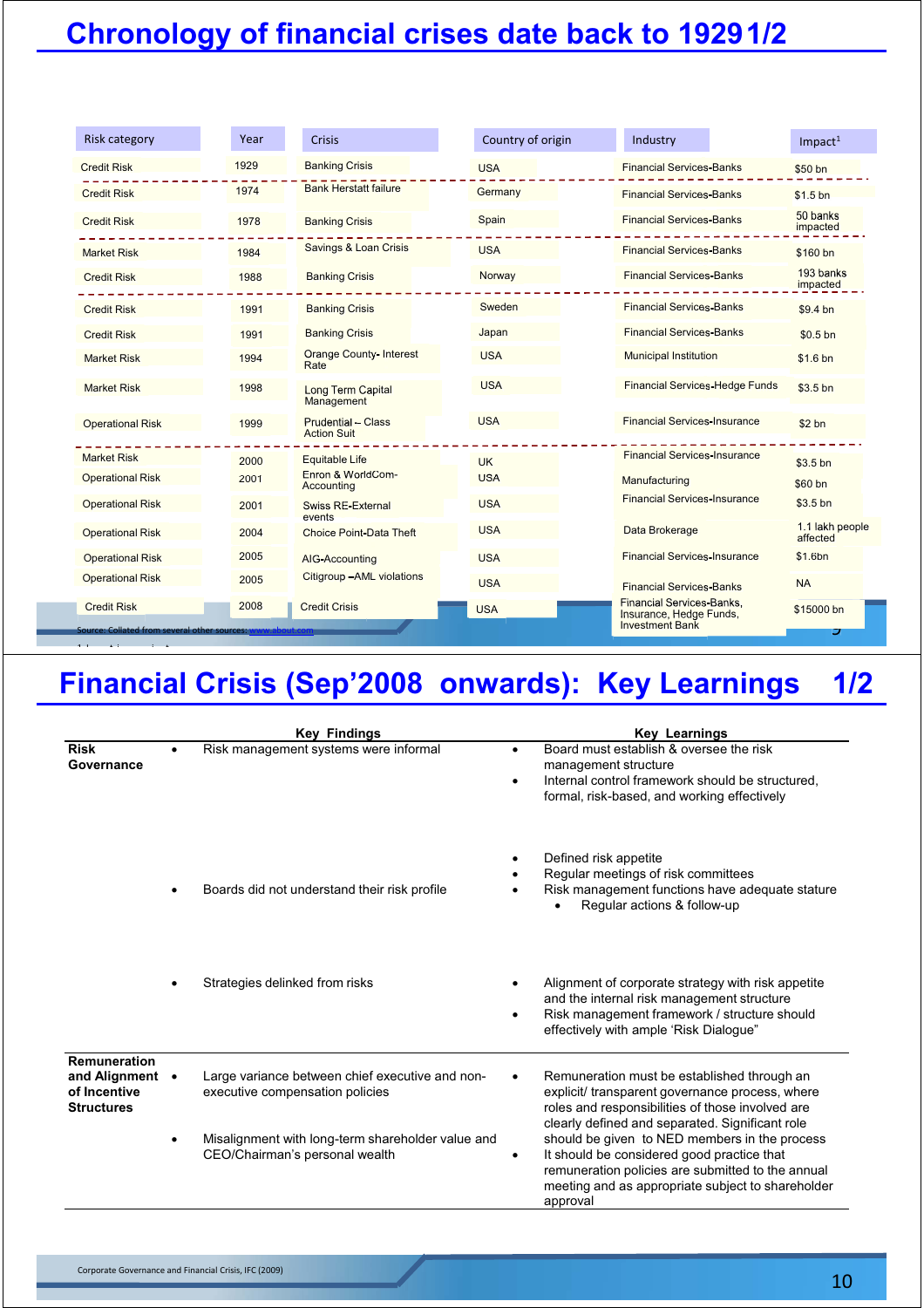## **Financial Crisis (Sep'2008 onwards): Key Learnings 1/2**

| Erosion in independent / objective oversight role .<br>of boards<br>Combined chairman / CEO (US) Boards were<br>less independent than they appeared<br>There may have been too few executives on the $\bullet$<br>board<br>Technical expertise may have been inadequate | Clearly establish the objectivity of the Board<br>Solid leadership by the Board chairman and the<br>CEO<br>Functions of Chief Executive Officer and Chair of<br>the Board of Directors in unitary boards should be<br>separated (In UK, nearly 95% of FTSE 350<br>companies has adopted this practice. However, in<br>US, the corresponding %age is 20%)<br>Appoint experienced NEDs<br>Assigning key tasks to board committees<br>composed of a majority of NEDs<br>Board should develop specific policy for<br>$\bullet$ |
|-------------------------------------------------------------------------------------------------------------------------------------------------------------------------------------------------------------------------------------------------------------------------|----------------------------------------------------------------------------------------------------------------------------------------------------------------------------------------------------------------------------------------------------------------------------------------------------------------------------------------------------------------------------------------------------------------------------------------------------------------------------------------------------------------------------|
|                                                                                                                                                                                                                                                                         |                                                                                                                                                                                                                                                                                                                                                                                                                                                                                                                            |
|                                                                                                                                                                                                                                                                         |                                                                                                                                                                                                                                                                                                                                                                                                                                                                                                                            |
|                                                                                                                                                                                                                                                                         |                                                                                                                                                                                                                                                                                                                                                                                                                                                                                                                            |
|                                                                                                                                                                                                                                                                         | identification of NED                                                                                                                                                                                                                                                                                                                                                                                                                                                                                                      |
| Significant financial and non-financial non<br>disclosure                                                                                                                                                                                                               | Internal audit has broad mandate (not just<br>$\bullet$<br>financials) and reports independently to the Board                                                                                                                                                                                                                                                                                                                                                                                                              |
| Variety of problems and debates over<br>accounting standards (e.g. mark-to-market / fair<br>value)<br>Concerns over disclosure of risks                                                                                                                                 | Independent external auditor is independent,<br>reputable, and conducts no other advisory services<br>Information and communication within the<br>organization flows adequately to support<br>transparency & subsequent disclosure                                                                                                                                                                                                                                                                                         |
| Debates over shareholder engagement and<br>passivity during run-up to crisis                                                                                                                                                                                            | Shareholders should have defined rights and<br>$\bullet$<br>obligations<br>Right to appoint directors<br>$\bullet$<br>Right to obtain information about the company<br>Institutional investors should play an active role                                                                                                                                                                                                                                                                                                  |
|                                                                                                                                                                                                                                                                         |                                                                                                                                                                                                                                                                                                                                                                                                                                                                                                                            |

## **Learning from Financial Crises from the past**

| <b>Great Depression of</b><br>1929                                                                                                                                           | Independent external audits made mandatory in 1932<br>$\Box$<br>Securities Act of 1933 and Securities Exchange Act of 1934 enacted in US for "discloser<br>$\Box$<br>based"requlatory system.                                                                                                                                                                                                 |
|------------------------------------------------------------------------------------------------------------------------------------------------------------------------------|-----------------------------------------------------------------------------------------------------------------------------------------------------------------------------------------------------------------------------------------------------------------------------------------------------------------------------------------------------------------------------------------------|
| US corporate crisis of<br>1970                                                                                                                                               | Audit committees<br>$\Box$                                                                                                                                                                                                                                                                                                                                                                    |
| • Asian financial crisis<br>(1998)<br>$\cdot$ Dotcom bust (2000)<br>• Enron, Worldcom &<br><b>Tyco scandals in US</b><br>• Parmalat earnings<br>mis-statement<br>Italy(2002) | Enlarging the scope of audit committees<br>o<br>"Independent"directors<br>o<br>Codes of best practice in corporate governance<br>o<br>New stock market listing rules governing disclosure and financial reporting (eg, quarterly reporting,<br>o<br>quicker reporting of annual results, disclosure of price-sensitive information)<br>Major changes to company and securities laws<br>$\Box$ |
| • Global financial crisis<br>(2008)                                                                                                                                          | (In process)<br><b>Risk Governance</b><br>о<br>Remuneration and Alignment of Incentive Structures<br>$\Box$<br><b>Board Professionalism</b><br>o                                                                                                                                                                                                                                              |
|                                                                                                                                                                              | Disclosure and Transparency<br>o<br>Shareholder Roles and Rights<br>▫<br>Redefined regulatory framework with more emphasis on enterprise<br>$\Box$                                                                                                                                                                                                                                            |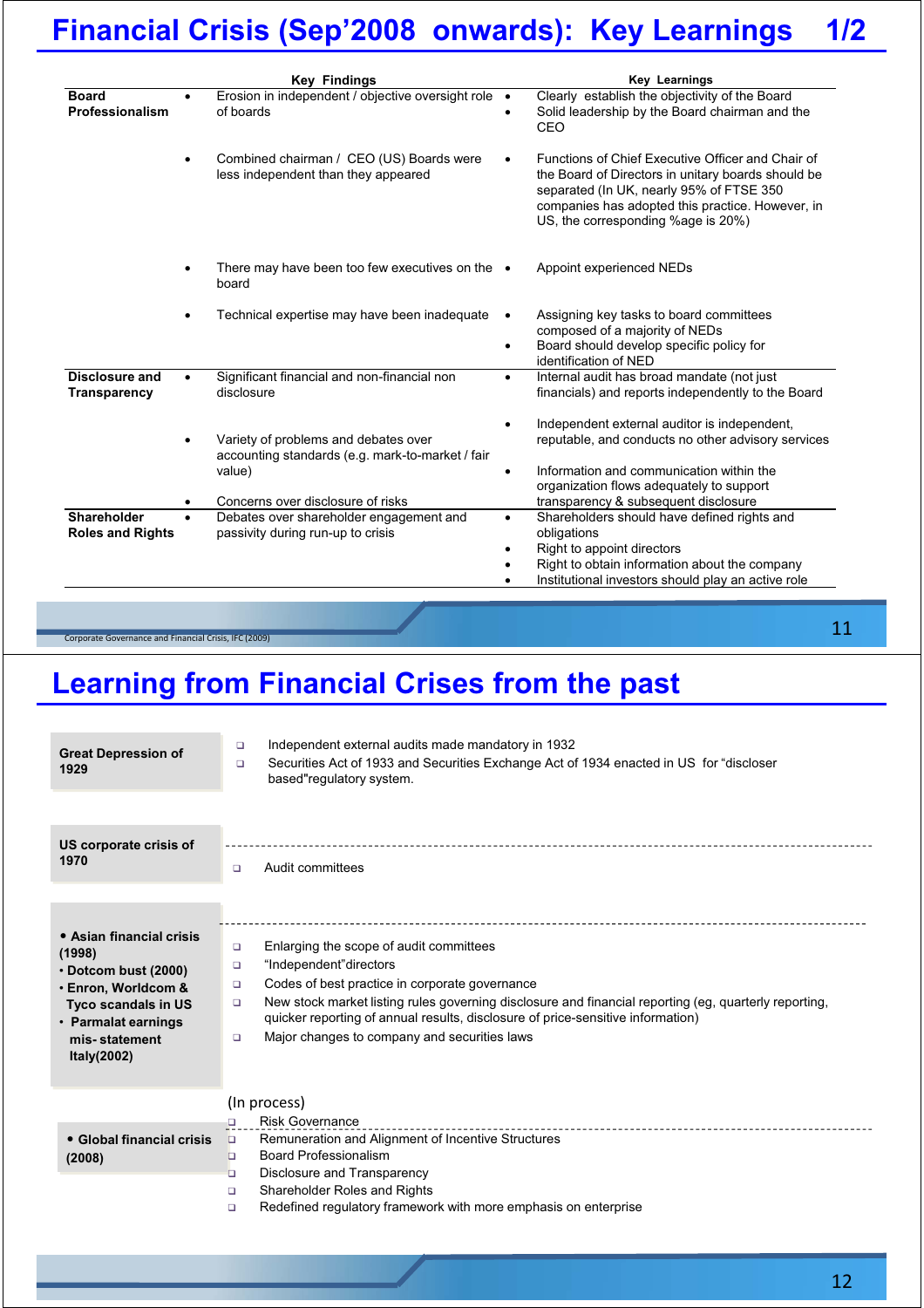## **Summing up from crisis**

#### **Global financial crisis should facilitate strengthening**

- Inadequate risk governance processes
	- $-$  Board should ensure an existence of a governance structure adequately structured, formal, risk-based, and working effectively
	- Risk management framework / structure should effectively with ample 'Risk Dialogue"
- Misaligned corporate incentive structures
	- $-$  Compensation structure be established through an explicit/ transparent governance process
	- Compensation policies to be aligned with longer-term corporate interests
- Lack of Board professionalism & oversight
	- $-$  Clearly establish the objectivity of the Board
	- Functions of Chief Executive Officer and Chair of the Board of Directors should be separated
- Significant financial and non-financial non disclosure
	- $-$  Independent external auditor is independent, reputable, and conducts no other advisory services
	- $-$  Information within the organization flows adequately to support transparency & disclosure
- Lack of shareholder engagement and shareholder passivity
	- $-$  Shareholders should have defined rights and obligations
- Redefining regulatory framework with more emphasis on enterprise

13

#### **Beyond box ticking: A new era for risk governance\***

- In May 2009, the Economist Intelligence Unit (sponsored by KPMG and ACE) surveyed 364 executives around the world across a range of regions and industries on their approach to risk management and corporate governance
- The key findings were:
	- 1. Companies recognise the need for greater risk expertise but there is a reluctance to recruit it in some areas
	- 2. Financial constraints are hampering necessary investments in risk management
	- 3. Compliance, controls and monitoring are consuming a disproportionate amount of time but risk managers' real priorities lie elsewhere
	- 4. More needs to be done to ensure that the right risk information is reaching the right people
	- 5. There is a window of opportunity for chief risk officers to take on a more strategic role

\*Source: Economist Intelligence Unit, May 2009 survey results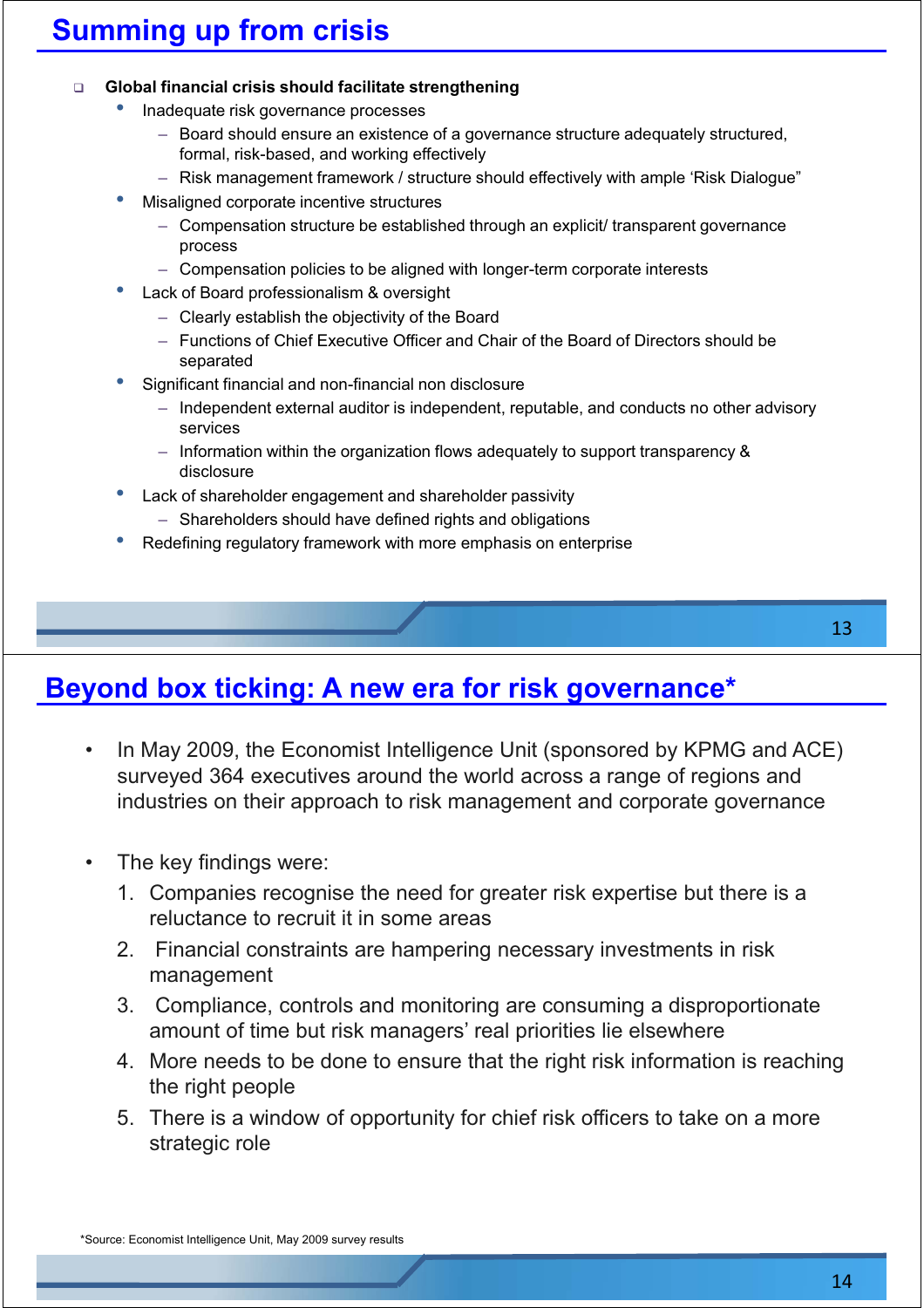## **Summing up..**

- Evidence suggests existence of a regulatory / risk management framework prior to the crisis
	- COSO, Basel norms
- Regulatory / Risk management framework however has more often been reactive
- 2008 financial crisis has been contrary to popular perceptions
	- Failure of Governance & Oversight
- There are increasing examples of operational risk failures and it difficult to disentangle operational risk from credit risk and even market risk
- Need to revisit regulatory framework (for example, like Basel III, Dodd Frank)
- Going forward, it is advisable to have a 3 layered structure with
	- **Governance**
	- Appetite
	- Infrastructure
		- **Identification**
		- Measurement
		- **Monitoring**
		- Reporting / Disclosure

#### **Financial regulations - Basel accord**

- $\Box$  Basel accord a regulation to secure financial stability
- □ However, Financial Stability Board (FSB) which is at the forefront for creation of Basel Accord does not include all the members of IMF/WB
- □ FSB will address the following topics:
	- Monitoring of Basel III implementation among its members
	- Adoption of the methodology for the selection of, and apply a supervisory regime to, domestic systemically important financial institutions
	- Promotion of shadow banking regulation;
	- Development of the global legal entity identifier (LEI) system;
	- Reduction of mechanistic reliance on Credit Rating Agency (CRA) ratings;
	- Completion of the over-the-counter derivatives reform

15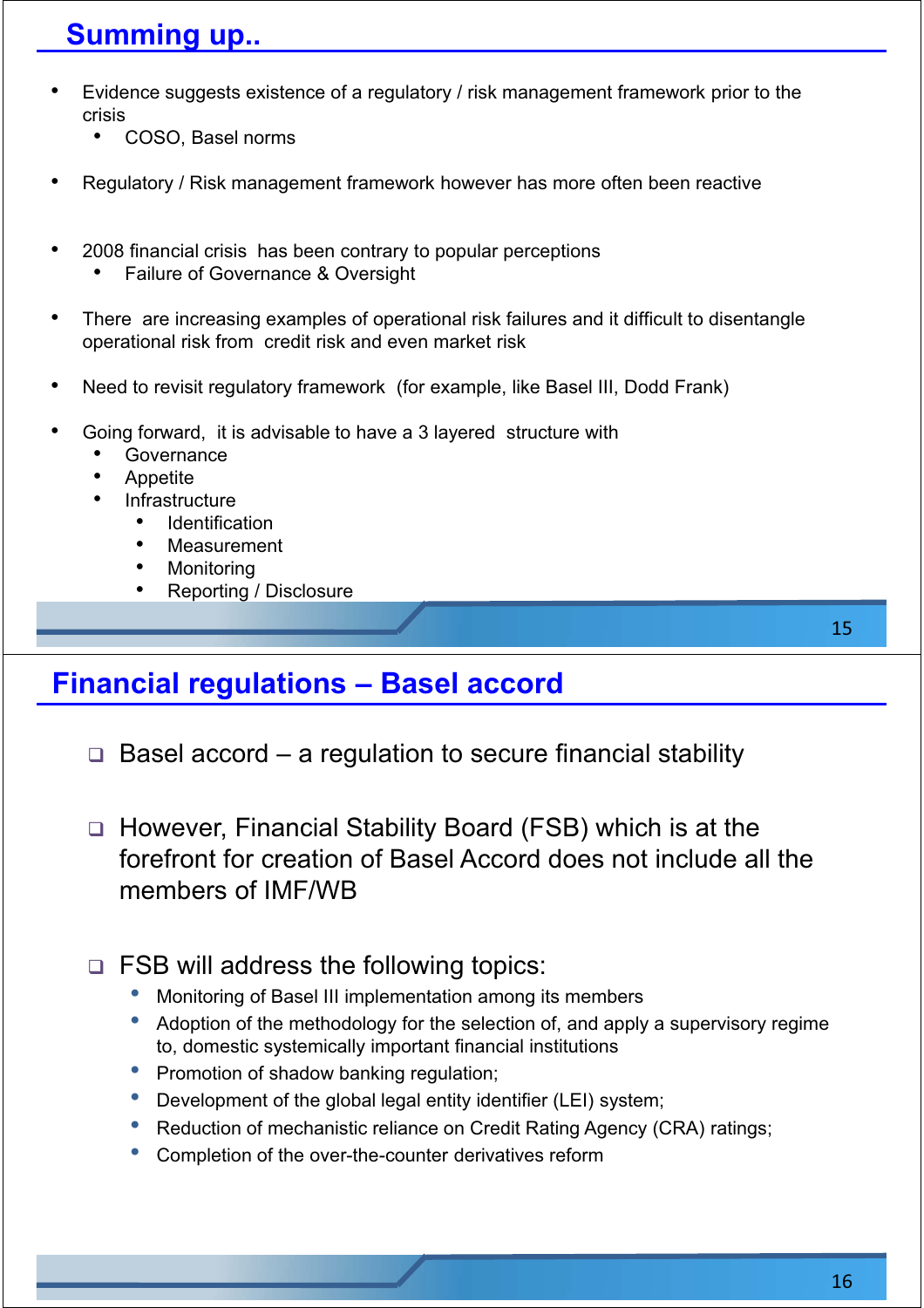#### □ Highlights of latest assessment report by IMF for **India (Aug 29, 2013)**

- India made considerable progress towards developing a stable financial system through improvements in the legal, regulatory and supervisory framework, which led India to be less affected by the global financial crisis
- RBI has made significant progress regarding supervisory information sharing and cooperation with jurisdictions where Indian banks are operating
- Reserve Bank has entered into Memorandums of Understanding (MoUs) on "Supervisory Co-operation and Exchange of Information" with 16 overseas jurisdictions where Indian banks have significant presence
- Significant progress made regarding supervision of financial conglomerates and monitoring of corporate indebtedness with the amendment of Section 29A of Banking Regulation Act in December 2012

- To streamline and further strengthen the statutory framework and address regulatory overlaps, the Financial Sector Legislative Reforms Commission (FSLRC) has been made recommendations that are under the consideration of the Government of India
- Assessment identifies several gaps and constraints in the implementation of regulatory and supervisory framework
- These include international and, domestic supervisory information sharing and cooperation, consolidated supervision of financial conglomerates, higher large exposure limits for group borrowers and some limits on the independence of the RBI

17